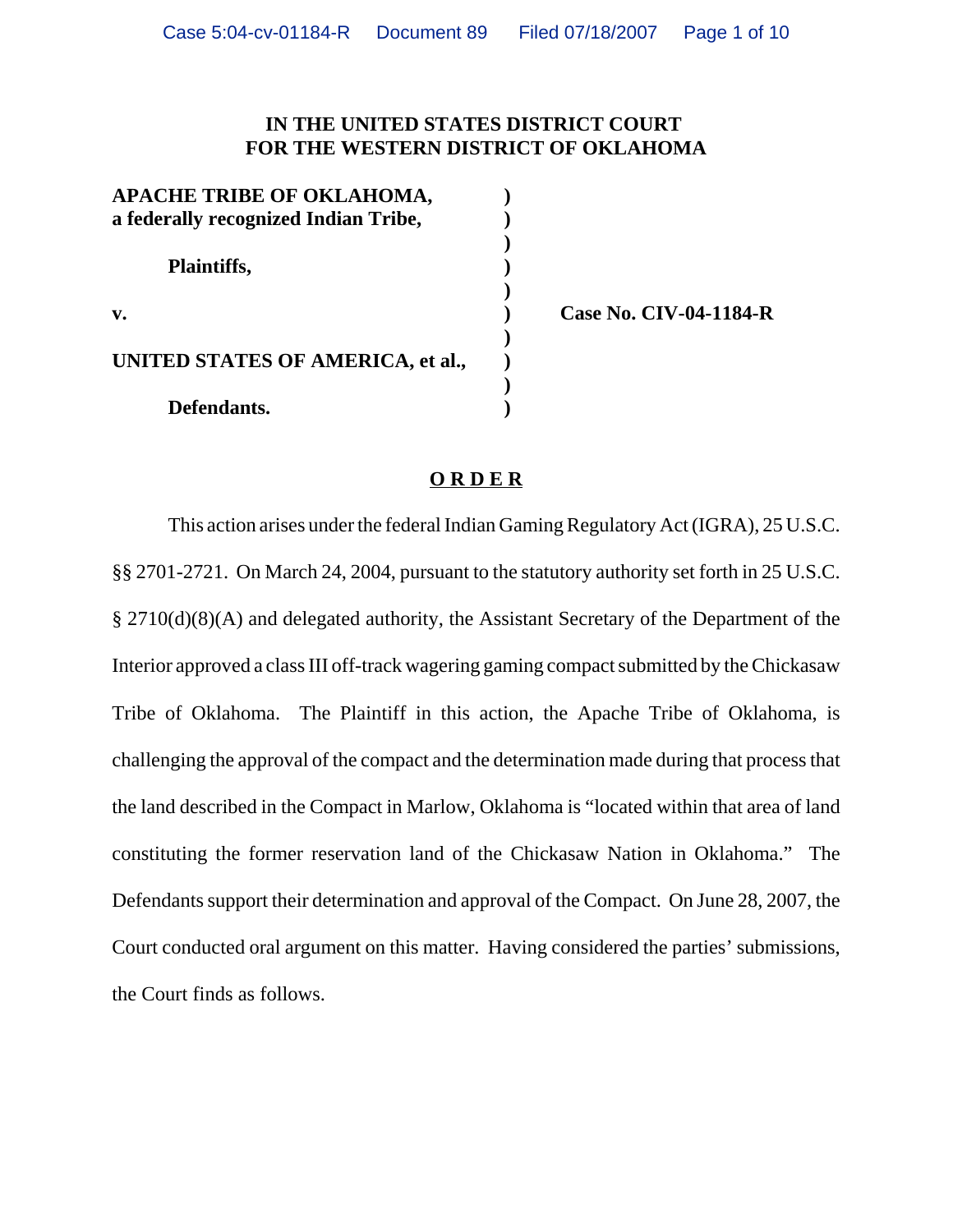## **Background**

Plaintiff is challenging the March 24, 2004, approval by the Secretary of the Department of the Interior of a class III gaming compact between the Chickasaw Tribe of Oklahoma and the State of Oklahoma providing for off-track betting at sites in Oklahoma, specifically in Carter, Garvin, Marshall, and Stephens counties. Plaintiff, which alleges that it is a nearby tribe, argues that the administrative record does not support the conclusion that the Compact does not violate the Indian Gaming Regulatory Act ("IGRA"), 25 U.S.C. §§ 2701-2721. Plaintiff seeks declaratory relief, asking the Court to declare that the Defendants' determination that certain land held in trust for the Chickasaw tribe in Stephens County is "former reservation land" of the Chickasaw nation for purposes of 25 U.S.C. § 2719 "was arbitrary, capricious, an abuse of discretion, not in accordance with law, unwarranted by the facts, and in excess of statutory authority." Amended Complaint, p. 6. Defendants contend that they fulfilled their obligations under IGRA in approving the Compact. The operative issue in this litigation is whether during the course of approval of the Compact it was properly determined that the land described therein was "former reservation land" under the IGRA.<sup>1</sup> Additionally, Plaintiff contends Defendants failed to consider whether the Chickasaw tribe ever exercised governmental power over the tract of land in question, which Plaintiff contends is part and parcel of a § 2719 determination.

The Court's review of the final agency decision in this case is governed by the Administrative Procedure Act ("APA"), 5 U.S.C. §§ 701-706, specifically 5 U.S.C. §

<sup>&</sup>lt;sup>1</sup> The Plaintiff is only challenging the gaming site in Marlow, Oklahoma.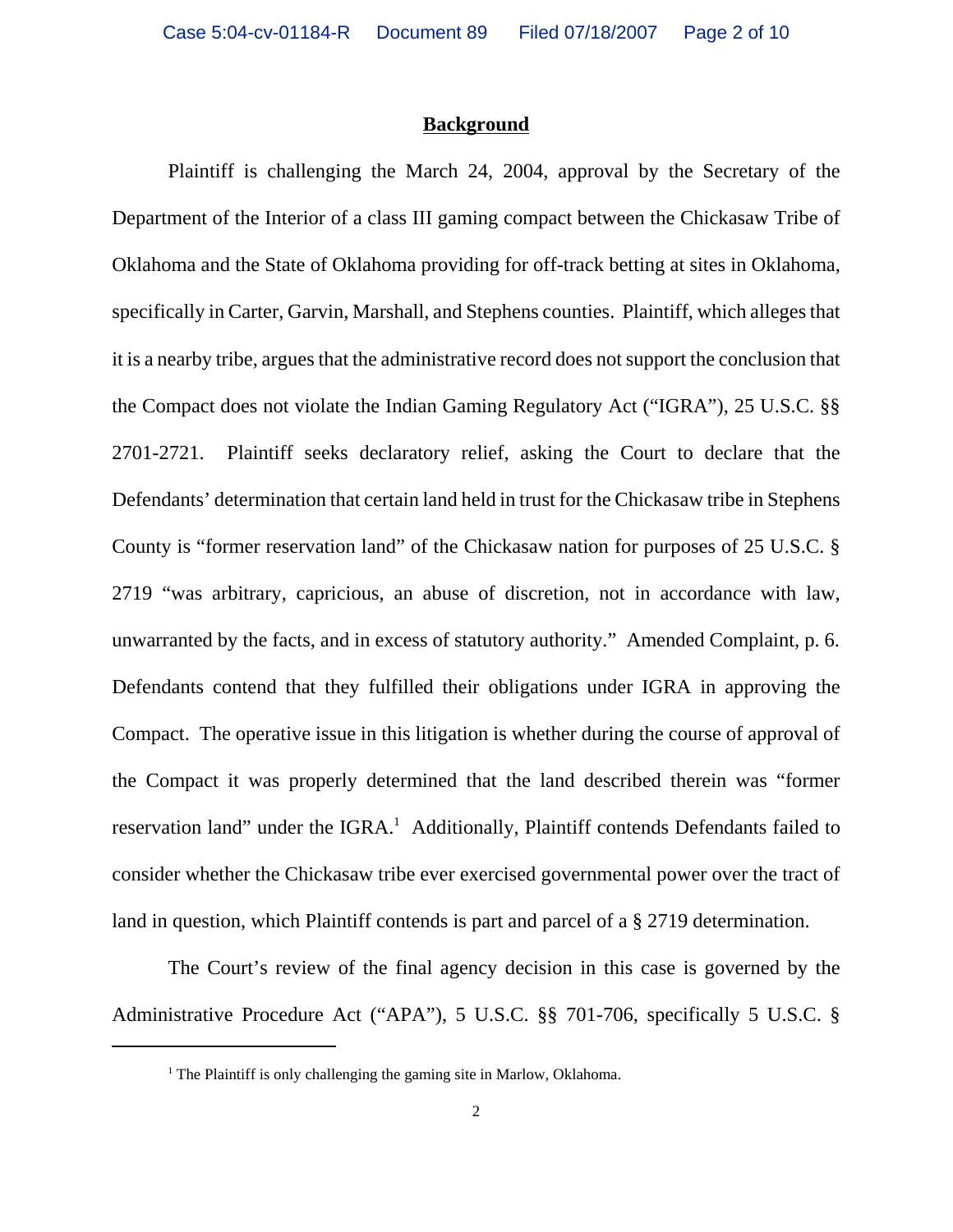706(2)(A), which requires the Court to set aside an agency action found to be "arbitrary, capricious, an abuse of discretion, or not otherwise in accordance with law." The parties have not devoted substantial discussion to the applicable standard of review, although the Plaintiff has argued that deference pursuant to *Chevron, U.S.A., Inc. v. Natural Res. Defense Council, Inc.*, 467 U.S. 837, 842-43 (1984), is not warranted. The Court concludes that it is not necessary to determine whether the Secretary's approval of the Compact and any underlying decisions, such as the March 23, 2004 decision that the land at issue was former reservation land, are entitled to *Chevron* deference because the administrative record does not support approval of the Compact under any standard. That is, regardless of the deference due, the administrative record is so lacking in substance that it fails to provide a satisfactory explanation for approval of the Compact.

A federal court may not set aside an agency decision unless that decision fails to meet statutory, procedural or constitutional requirements, or is arbitrary, capricious, an abuse of discretion, or otherwise not in accordance with law. 5 U.S.C. § 706(2)(A)-(D); *see Sac and Fox Nation*, 240 F.3d at 1260-61.

*Kansas v. United States*, 249 F.3d 1213, 1228 (10th Cir. 2001).

Notwithstanding this deferential review standard, the agency "must ... articulate a satisfactory explanation for its action including a rational connection between the facts found and the choice made.... Normally, an agency ... [decision] would be arbitrary and capricious if the agency ... entirely failed to consider an important aspect of the problem." *Motor Vehicle Mfrs. Ass'n v. State Farm Mut. Auto. Ins.*, 463 U.S. 29, 43, 103 S.Ct. 2856, 77 L.Ed.2d 443 (1983) (internal citations and quotations omitted).

*Id.* at 1228-29.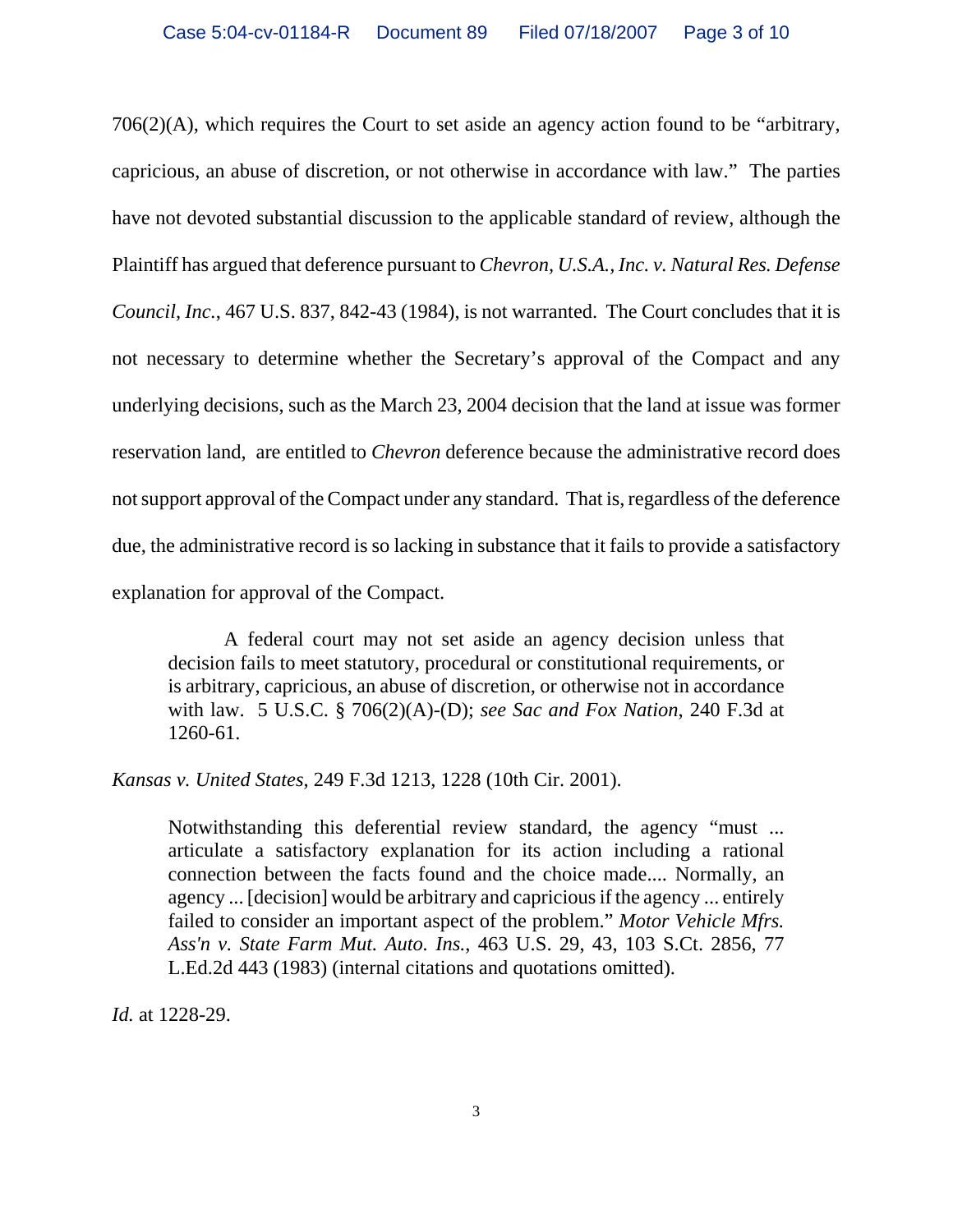As noted, on March 24, 2004, Dan Anderson, Assistant Secretary for Indian Affairs, informed the governor of the Chickasaw Nation that the off-track wagering compact between the Chickasaw tribe and the State of Oklahoma had been approved, upon a finding that it did not violate IGRA. The approval of the Compact was based in part on a March 23, 2004 letter written by Mary L. Downing, Acting Regional Director of the United States Department of the Interior, Bureau of Indian Affairs, wherein she opined that "[t]he sites described in the Compact are located within that area of land constituting the former reservation of the Chickasaw Nation in Oklahoma." Her opinion was based on a September 21, 1993 memorandum issued by a field solicitor from Tulsa Oklahoma, Sharon Blackwell. In considering the acquisition of land by the Cherokee Nation of Oklahoma in Catoosa, Oklahoma for gaming purposes, Ms. Blackwell opined "that the former treaty lands of the Five Civilized Tribes, and specifically the proposed acquisition of the Cherokee Nation in the City of Catoosa, Rogers County, Oklahoma, for gaming purposes, are tantamount to 'former reservation lands' as intended by Congress in 25 U.S.C. § 2719(a)(2)(A)(i) and should be accorded that status for purposes of the IGRA."

In 1988, Congress enacted the IGRA to provide a statutory basis for the operation and regulation of Indian gaming. IGRA provides that "Indian tribes have the exclusive right to regulate gaming activity on *Indian lands* if the gaming activity is not specifically prohibited by Federal law and is conducted within a State which does not, as a matter of criminal law and public policy, prohibit such gaming activity."

*Wyandotte Nation v. National Indian Gaming Comm'n*, 437 F.Supp.2d 1193, 1199 (D.Kan. 2006) (emphasis added) (quoting 25 U.S.C. § 2701(5)). Gaming may only be conducted on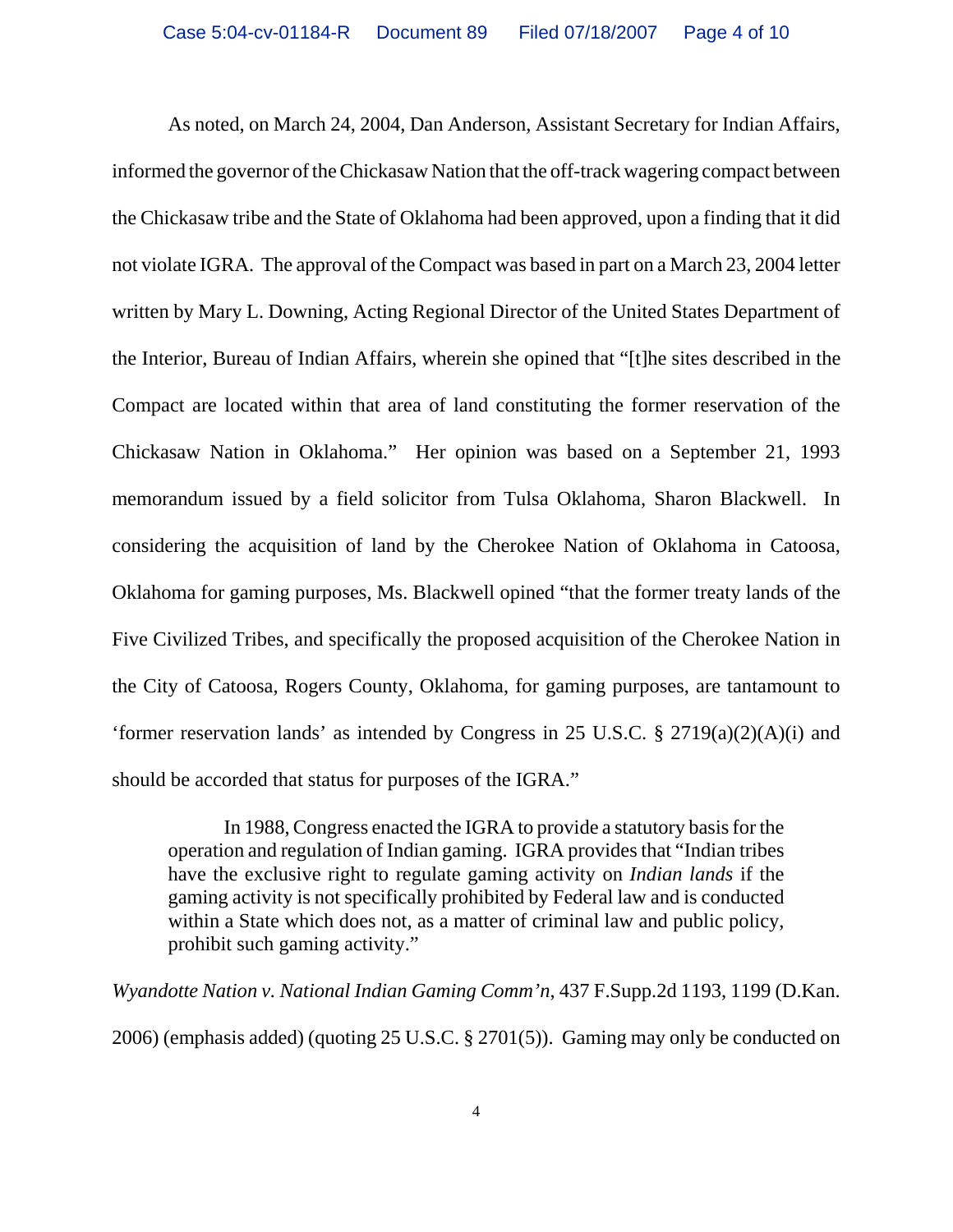Indian Lands. "'Indian lands' include all lands within the limits of any Indian reservation and any lands title to which is held in trust by the United States for the benefit of any Indian tribe of individual or held by any Indian tribe or individual subject to restriction by the United States against alienation and over which an Indian tribe exercises governmental power." 25 U.S.C. § 2703(4). Before an Indian tribe may conduct class III gaming, it must first negotiate a compact with the state in which the Indian land is located. 25 U.S.C. §  $2710(d)(3)(A)$ . If the Tribe and State reach an agreement, the compact is submitted to the Secretary of the Department of the Interior, who may approve, disapprove or take no action on it. 25 U.S.C. § 2710(D)(8). "If the Secretary does not approve or disapprove a compact [within] 45 days after the date on which the compact is submitted to the Secretary for approval, the compact shall be considered to have been approved by the Secretary, but only to the extent the compact is consistent with [the IGRA]." 25 U.S.C.  $\S$  2710(d)(8)(C). Furthermore, the Secretary is permitted to disapprove a compact only if it violated IGRA, any other provision of federal law, or the United States' trust obligations to Indians. 25 U.S.C. § 2710(d)(8)(B).

In addition to limiting Indian gaming to Indian lands, the IGRA generally prohibits gaming on lands acquired in trust by the United States after October 17, 1988. 25 U.S.C. § 2719. There are certain exceptions to the limitation, one of which forms the basis for the instant dispute. Section 2719 provides, in part, that gaming is permitted on lands acquired after October 17, 1988, if the Indian tribe had no reservation as of that date, and the lands are located in Oklahoma within the boundaries of the Indian tribe's former reservation, as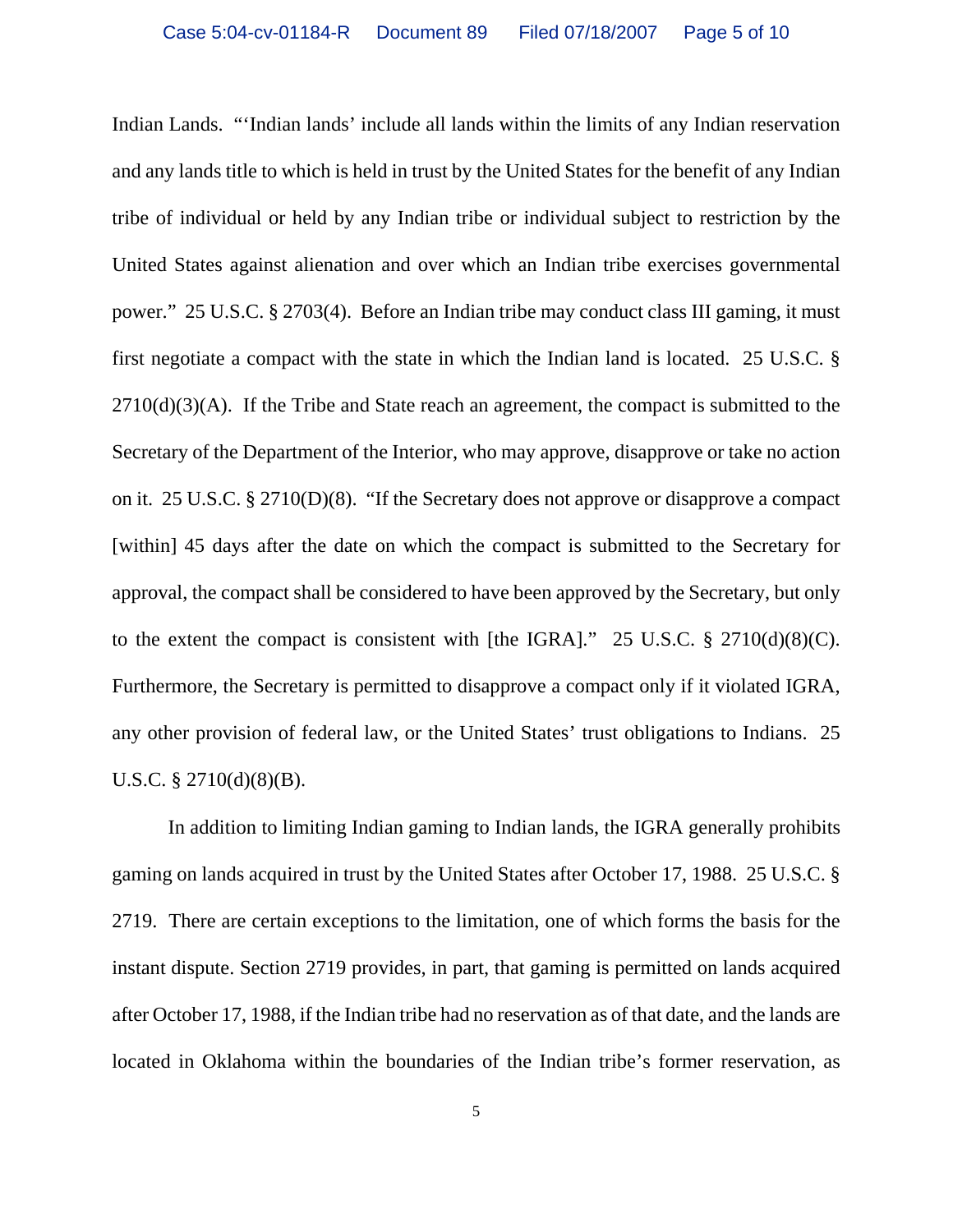defined by the Secretary, or contiguous to other land held in trust or restricted status by the United States for the Indian tribe in Oklahoma. 25 U.S.C. § 2719(a)(2)(A). Plaintiff contends that the decision by the Secretary that the lands in the Chickasaw Compact are within the boundaries of the Indian tribe's former reservation violated the Administrative Procedure Act. As a result, Plaintiff contends that its rights were violated, because if the land in Stephens County is not part of the Chickasaw Indian's former reservation land, it was entitled to comment on the potential impact of the gaming compact. *See* 25 U.S.C. §  $2719(b)(1)(A)$ .

Plaintiff contends that the administrative record fails to support the decision that the lands at issue are "former reservation lands." Plaintiff additionally contends that the Defendants utilized an improper definition of former reservation, limiting its consideration to the geographic boundaries of the Chickasaw tribe's former reservation without determining whether the tribe exercised jurisdiction over the land.

At oral argument, the Defendants argued that they had fulfilled their obligations under IGRA by concluding that the land at issue was held in trust by the United States. Defendants contend that once it determines that the land is held in trust, the lands are to be considered "Indian lands" under IGRA where gaming is permissible. Defendants disavowed any specific duty to determine whether the lands were "former reservation lands" under 25 U.S.C. § 2719, and conceded that if such a duty exists, the administrative record does not support a finding that the land in Marlow Oklahoma was "former reservation land" of the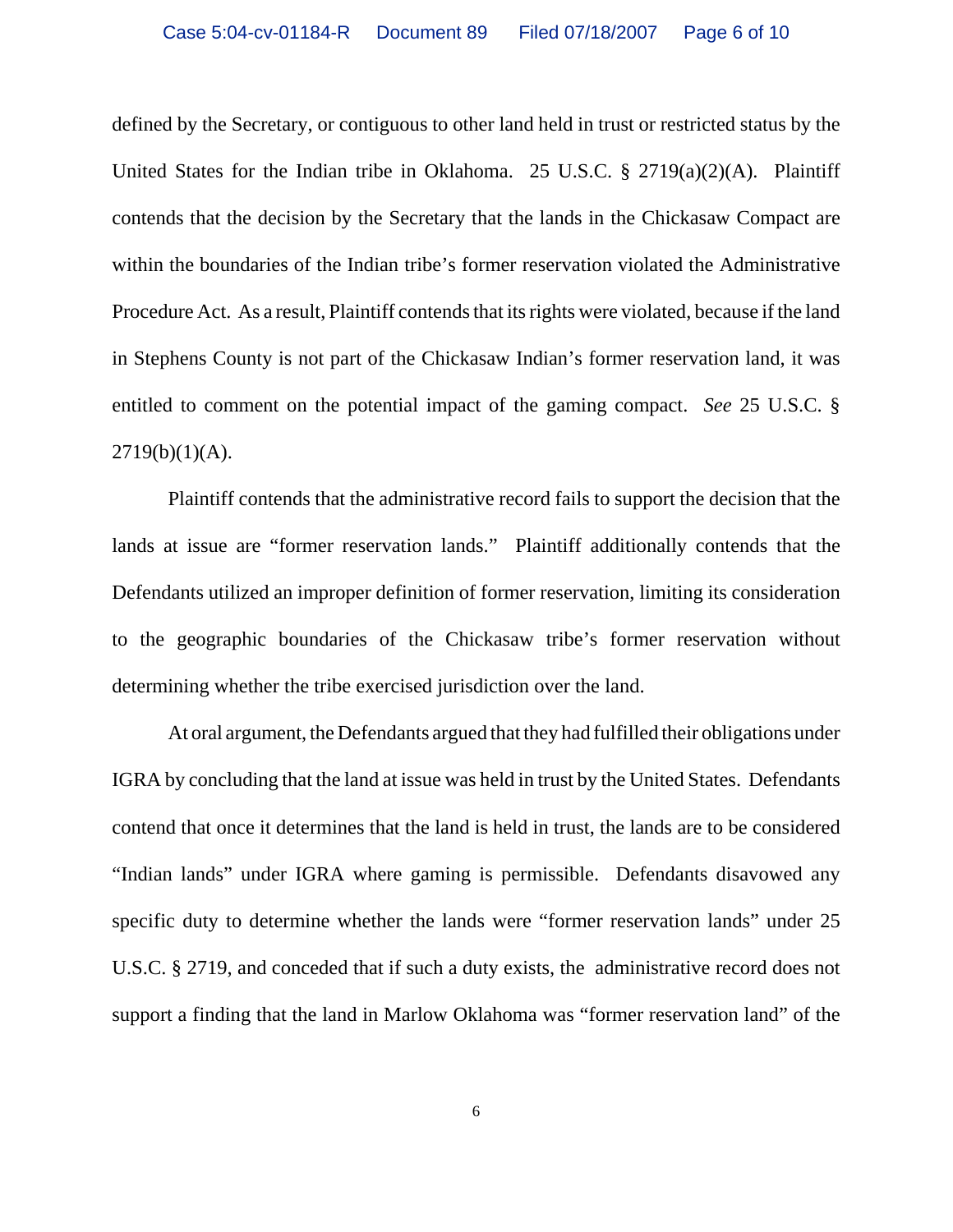Chickasaw tribe. The Court disagrees with Defendants' attempt to curtail their role under IGRA, but concurs with its admission regarding the sparsity of the administrative record.

The Court disagrees slightly with Plaintiff's theory that a former reservation determination under § 2719 includes a jurisdictional element. The Court concludes that the inquiries under 25 U.S.C. § 2703 and 25 U.S.C. § 2719 are separate and distinct. The Indian land determination that must be made under § 2703 includes elements of jurisdiction and governmental control. If it is determined that gaming is to occur on Indian lands, there remains the issue of gaming on land acquired after 1988 and the applicability of an exception to the general prohibition, in this case the former-reservation land provision.

As noted above, 25 U.S.C. § 2703(4) defines Indian lands to include any lands title to which is either held in trust by the United States for the benefit of any Indian tribe and over which an Indian tribe exercise governmental power.<sup>2</sup> If Defendants' sole obligation under IGRA was to determine whether land is held in trust by the United States, the administrative record would suffice to support the approval of the Chickasaw off-track wagering compact. The administrative record includes a copy of the deed of trust, whereby the land was transferred to the United States to be held in trust for the Chickasaw tribe. However, the Court concludes that IGRA imposes greater burdens on the Defendants.

<sup>&</sup>lt;sup>2</sup> The definition of Indian lands is clarified by 25 C.F.R. § 502.12, which defines "Indian lands" to mean (a) Land within the limits of an Indian reservation; or

<sup>(</sup>b) Land over which an Indian tribe exercises governmental power and that is either --

<sup>(1)</sup> Held in trust by the United States for the benefit of any Indian tribe or individual; or

<sup>(2)</sup> Held by an Indian tribe or individual subject to restriction by the United States against alienation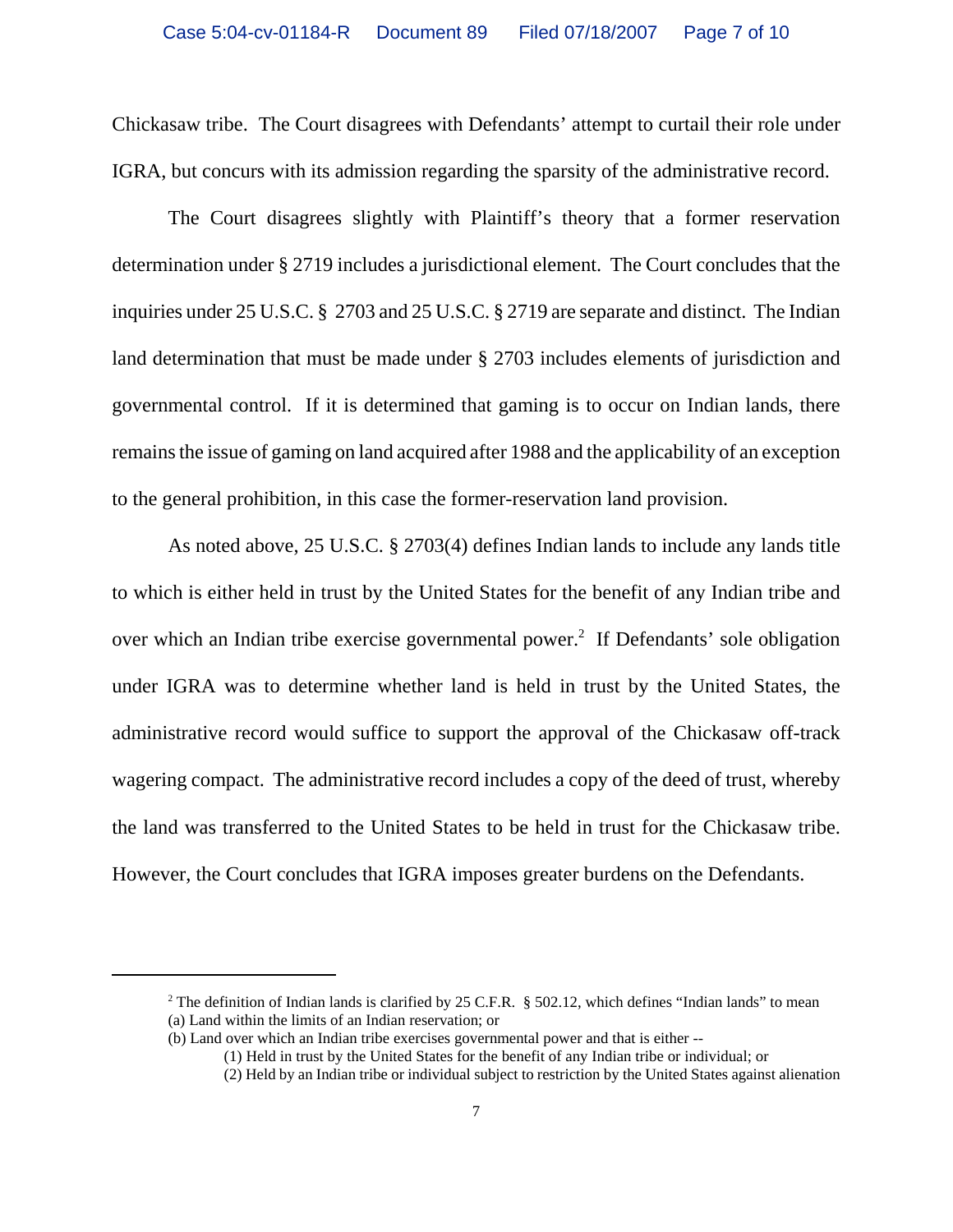As noted, a compact may not be approved if it violates IGRA, and gaming may only occur on Indian lands. Thus it follows that before a compact may be approved, it must be confirmed that the gaming is anticipated on Indian lands. In this case it doe not appear in the administrative record that any Defendant made an Indian lands determination with regard to the land in Marlow Oklahoma as required by 25 U.S.C. § 2703(4) and § 2710(d). If such a determination was made, it is not supported by any evidence in the administrative record. There is no evidence in the administrative record that the Chickasaw tribe exercises jurisdiction or governmental control over the parcel of land.

In *Kansas v. Untied States*, 249 F.3d 1213 (10th Cir. 2001), the Court noted that the test for whether land qualifies as Indian land under IGRA requires first that the Tribe have jurisdiction over the tract, that the fee title be restricted, and that the tribe exercises governmental power over the tract. "A proper analysis of whether [a] tract is "Indian land" under IGRA begins with the threshold question of the tribe's jurisdiction." *Id.* at 1229. There is no indication in the administrative record that jurisdiction or governmental control were ever considered in the course of approving the compact.

Additionally, the Court concludes that consideration of the applicability of the § 2719 factors was mandatory before it could be determined that the Compact did not violate IGRA, because the land at issue was acquired in trust after the effective date of the Act. It is apparent from the administrative record that Mary L. Downing made a determination in this regard on March 23, 2004, her opinion letter cites to  $\S 2719(a)(2)(A)(i)$  and concludes that the lands at issue "are located within that area of land constituting the former reservation of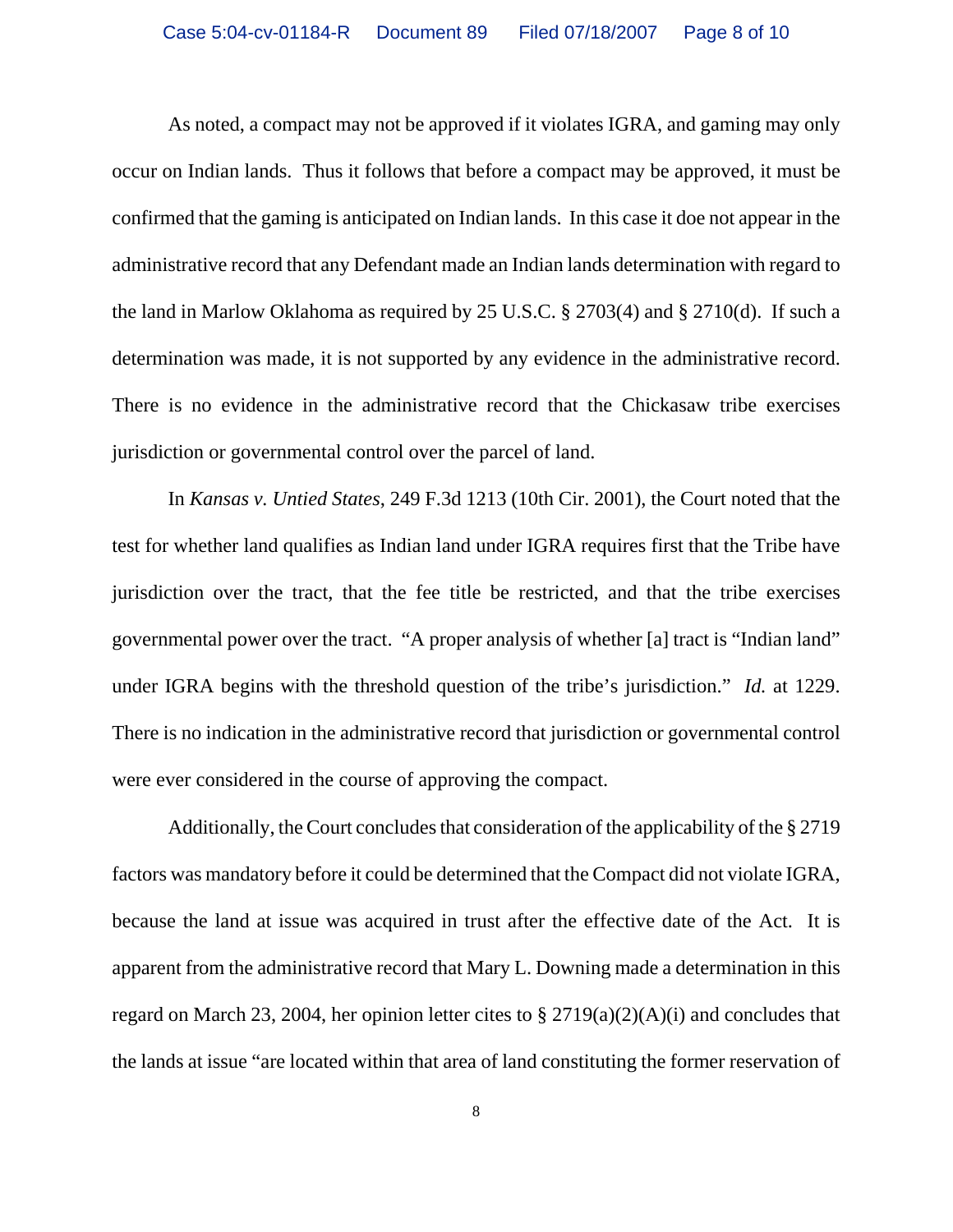the Chickasaw Nation in Oklahoma." However, as noted above, counsel conceded at oral argument that if a § 2719 determination was necessary before the Compact could be approved, that the administrative record was insufficient to support the conclusion that the Marlow tract was former reservation land of the Chickasaw tribe. The Court concurs, and again, concludes that such a finding was necessary before the Compact could be approved, and that in the absence of such a determination, the approval of the Compact was arbitrary and capricious.3

The Court concludes that because it is not apparent from the administrative record that the proper determinations were made with regard to the Chickasaw off-track wagering compact, that this matter should be remanded to the Secretary for further proceedings consistent with this opinion. The Secretary and the NIGC are instructed to determine whether the land in Marlow Oklahoma that is the subject to the Compact is "Indian land" under IGRA and should consider the applicability of § 2719 to the parcel. Finally, the Defendants should provide an explanation for the determination in both regards and should ensure that the administrative record supports the determination.

## **Conclusion.**

For the reasons set forth herein, this matter is hereby REMANDED for additional proceedings.

<sup>&</sup>lt;sup>3</sup> Counsel for the Defendants argued that because the Compact would have ripened into an approved Compact had it not been acted upon within forty-five days that a former reservation lands determination was not necessary. However, compacts that are deemed approved as a result of inaction by the Secretary are only approved to the extent they are consistent with IGRA, and the Court had made clear that IGRA requires a § 2719 determination for trust lands acquired after October17, 1988.